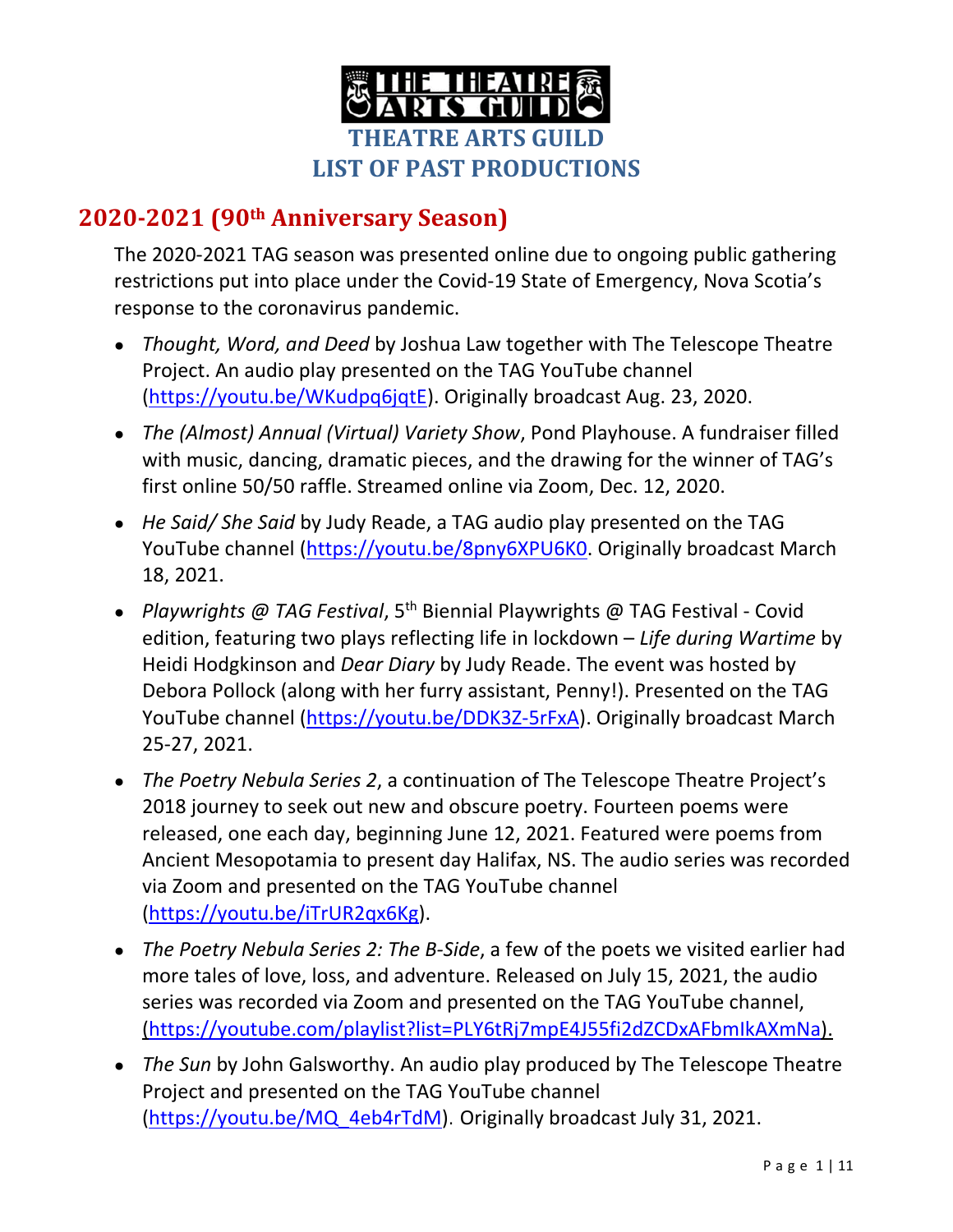# **2019‐2020**

- *The Ladies Foursome* by Norm Foster, Playhouse, Sep. 19-21, Sep. 26-28, Oct. 3- 5, with matinees Sep. 22, 28, 29, Oct. 5, 2019. The author's companion piece to (the male) *Foursome*, which TAG presented in June of 2008.
- *The Long-Delayed Return of The TAG Variety Show*, Playhouse, October 19, 2019.
- *The Wizard of ... Oz?* by Adrian Barradell, Playhouse, Nov. 21 23, Nov. 28-30, Dec. 5-7, with matinees Nov. 23, 24, 30, Dec. 1, 7, 2019. Celebrating the 20th Anniversary of the TAG Pantomime. Angela Butler, very much identified with TAG 'pantos' over the years, directed.

The remainder of the 2019-20 season was postponed due to public gathering restrictions put into place under the Covid-19 State of Emergency, Nova Scotia's response to the coronavirus pandemic.

### **2018‐2019**

- *Stepping Out* by Richard Harris, Playhouse, Sep. 20-22, Sep. 27-29, Oct. 4- 6, with matinees Sep. 22, 29, 30, Oct. 6, 2018. A change of pace for the opening of the season and Mabel Tanner's tap-dancing beginners were a hit!
- *Sleeping Beauty* by Damian Trasler, David Lovesy and Steve Clark, Playhouse, Nov. 22-24, Nov. 29-Dec. 1, Dec. 6-8, with matinees Nov. 24, 25, Dec. 1, 2, 8, 2018. Our annual family pantomime, with a complete new set of costumes by the Sewing Team.
- *● The Girl in the Goldfish Bowl* by Morris Panych, Playhouse, Mar. 14-16, Mar. 21-23, Mar. 28-30, with matinees Mar. 16, 23, 24, 30, 2019. A difficult piece, but we found the ideal actress for 'The Girl.'
- *4th Biennial Playwrights @ TAG Festival*, Playhouse, April 25-27, 2019. An interesting variety of plays this time around - A drama based on a true 19thcentury Halifax tragedy, a comedy and a musical based on Scottish folk songs.
- *Rope* by Patrick Hamilton, Playhouse, June 6-8, June 13-15, June 20-22, with matinees June 8, 15, 16, 22, 2019. Rob McIntyre makes the move from actor to Director.

- *Order in the House* by Nick Jupp, Playhouse Gratwick Hall, Sep. 28-30, 2017. The first use of Gratwick Hall as an 'alternative stage' and the fourth of Nick's plays to be performed at TAG.
- *Alice in Wonderland* by Andrew O'Leary, Playhouse, Nov. 23-25, Nov. 30, Dec. 1-2, Dec. 7-9, with matinees Nov. 25, 26, Dec. 2, 3, 9, 2017. Our annual family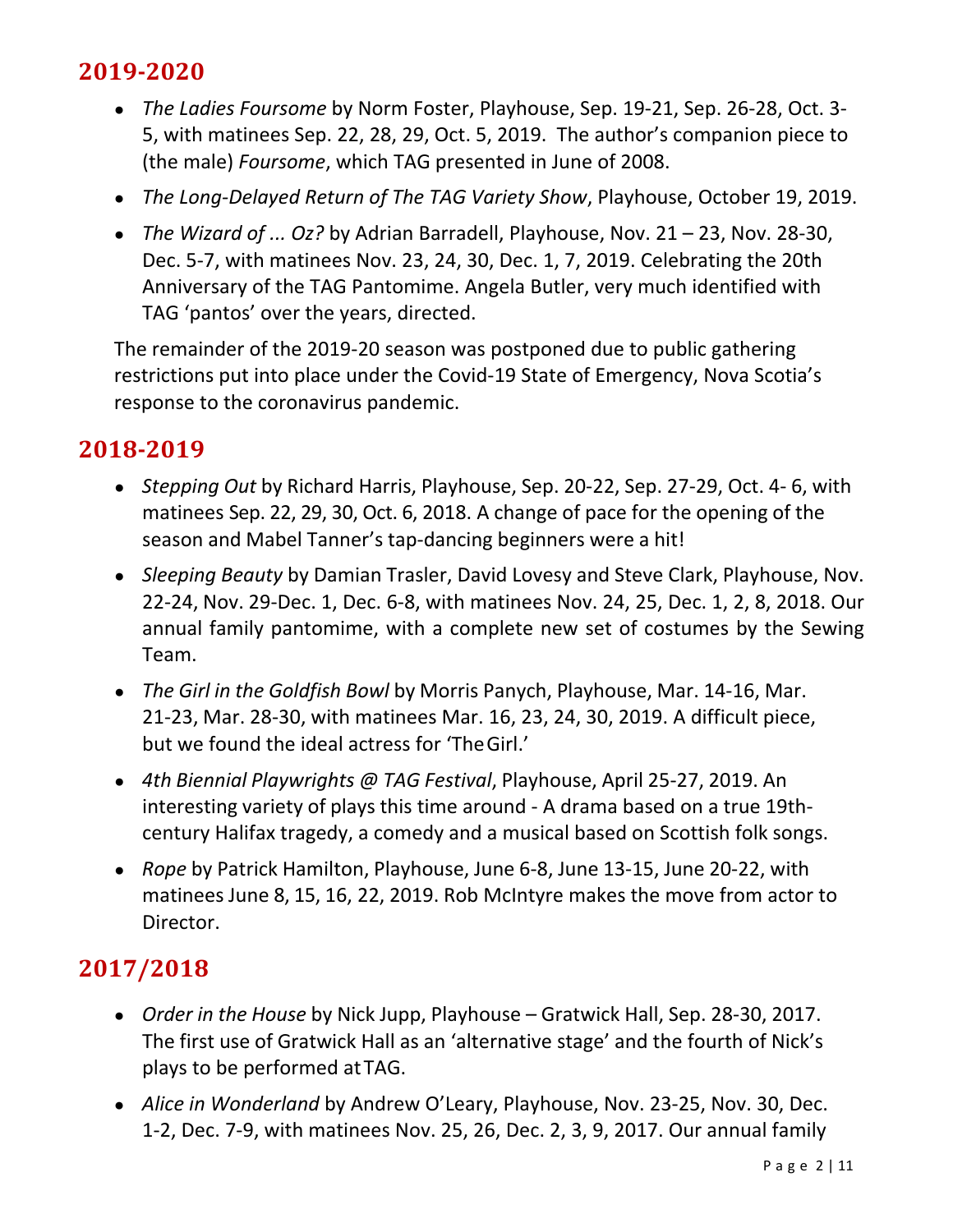pantomime – a somewhat twisted take on Lewis Carroll's story!

- *Having Hope at Home* by David Craig, Playhouse, Feb. 1-3, Feb. 8-10, Feb. 15-17, with matinees Feb. 3, 10, 11, 17, 2018. A Canadian comedy in which modern medicine meets traditional midwifery head-on. Cheryl Theriault and Brenda Tyedmers provided us with an appropriate cozy set!
- *The Diary of Anne Frank* by Frances Goodrich and Albert Hackett, newly adapted by Wendy Kesselman, Playhouse, April 5-7, April 12-14, April 19-21, with matinees April 7, 14, 15, 21, 2018. A new adaptation of the classic script based on the book *Anne Frank – The Diary of a Young Girl.* Roxanne Smith's set design was based on the Star of David. **A sold-out run**.
- *Death & the Maiden* by Ariel Dorfman, Playhouse, June 7-9, June 14-16, June 21- 23, with matinees June 9, 16, 17, 23, 2018. A dark and intense drama set in an unnamed South American country post-coup.

# **2016/2017**

- *● The Attic, the Pearls and Three Fine Girls* by Jennifer Brewin, Leah Cherniak, Ann-Marie MacDonald, Alisa Palmer and Martha Ross, Playhouse, Sep. 22-24, Sep. 29- Oct. 1, Oct. 6-8, Oct. 13-15, with matinees Oct. 2, 9, 2016. A collaborative piece by some of Canada's leading female theatre directors.
- *The Frog Prince A Webbed Pantomime* by Cheryl Theriault and Brenda Tyedmers, Playhouse, Nov. 24-26, Dec. 1-3, Dec. 8-10, with matinees Nov. 26, 27, Dec. 3, 4, 10, 2016. Presentation of the third pantomime written by two of our members, based on the story by the Brothers Grimm.
- *Pride and Prejudice* by Jane Austen, in a new adaptation by Janet Munsil, Playhouse, March 31-April 2, April 7-9, April 14-16, April 21-23, with matinees April 10, 17, 2017. A big cast and a **huge** success!
- *Double Indemnity* by James M. Cain, adapted for the stage by David Pichette & R. Hamilton Wright, Playhouse, June 1-3, June 8-10, June 15-17, June 22- 24, with matinees June 11, 18, 2017. Our introduction to 'film noir,' in a version for the stage.

- *● Same Time, Next Year* by Bernard Slade, Playhouse, Sep. 17-19, Sep. 24-26, Oct. 1-3, Oct. 8-10, with matinees Sep. 27, Oct. 4, 2015.
- *● The Emperor's New Clothes* by P.L. McQueen, Playhouse, Nov. 26-28, Dec. 3-5, Dec. 10-12, with matinees Nov. 28, 29, Dec. 5, 6, 12, 2015. Lowell Shore, who normally plays our villain, was our Emperor!
- *● Cat on a Hot Tin Roof* by Tennessee Williams, Playhouse, March 31-April 2, April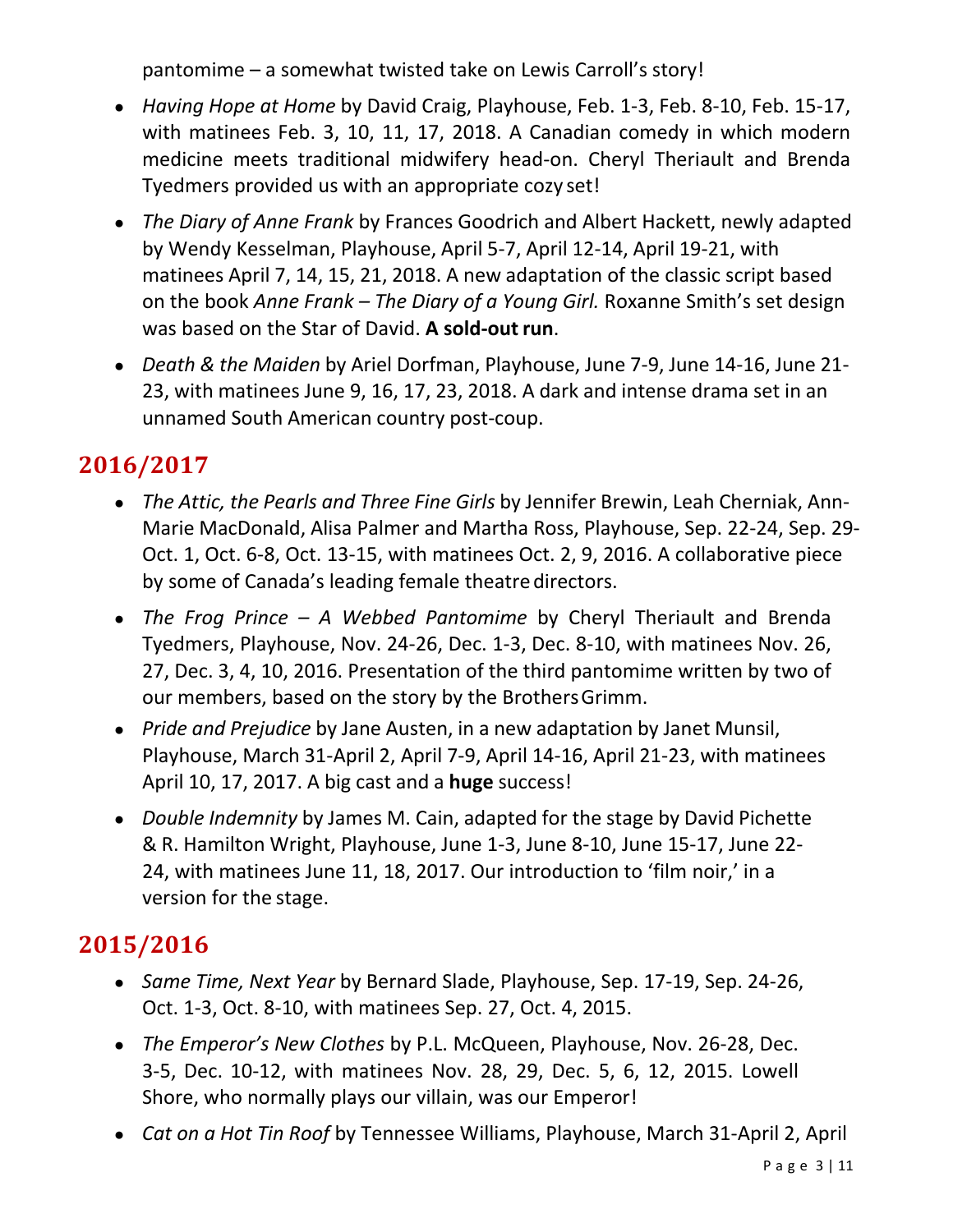7-9, April 14-16, April 21-23, with matinees April 10, 17, 2016.

*● The Mystery of Edwin Drood* by Rupert Holmes, Playhouse, June 2-4, June 9-11, June 16-18, June 23-25, with matinees June 12, 19, 2016. Based on the unfinished novel by Charles Dickens. The audience got to choose the murderer at each performance!

# **2014/2015**

- *● Doubt* by John Patrick Shanley, Playhouse, Sep. 18-20, Sep. 24-27, Oct. 1-4, with matinee Sep. 28, 2014. Ryan Van Horne moderated two Q. & A. sessions following performances, which were well supported.
- *● Panto at the O.K. Corral* by Jim Sperinck, Playhouse, Nov. 27-29, Dec. 4-6, Dec. 11-13, with matinees Nov. 29, 30, Dec. 6,7,13, 2014. Five matinees – the most we've ever had. Terry Coolen actually looked like Clint Eastwood!
- *● Death by Design* by Rob Urbinati, Playhouse, Feb. 19-21, Feb. 25-28, March 4-7, with matinee March 1, 2015. Tony Marshall had to play 'dead' for most of the evening!
- *● Proof* by David Auburn, Playhouse, April 30 May 2, May 6-9, May 13-16, with matinee May 10, 2015. Debora Pollock's debut as Director.
- *● She Stoops to Conquer* by Oliver Goldsmith, Playhouse, June 18-20, June 24-27, July 1-4, with matinee June 28, 2015. First performed in 1773, and still funny!

- *Steel Magnolias* by Robert Harling, Playhouse, Sep. 19-21, Sep. 25-28, Oct. 2-5, with matinee Sep. 29, 2013. Set in a hairdressing salon, there was running water in the sink!
- *Puss in Boots* by Dave Jeanes, Playhouse, Nov. 28-30, Dec. 4-7, Dec. 11-14, with matinees Nov. 30, Dec. 1,7,8,14, 2013. Brad Morrison makes his debut as the Dame in a fantastic cake dress!
- *The Noble Pursuit* by Douglas Bowie, Playhouse, Feb. 13-15. Feb. 19-22, Feb. 26- March 1, with matinee Feb. 23, 2014. Our first presentation of a play by this Ontario author.
- *The Stillborn Lover* by Timothy Findley, Playhouse, Apr. 24-26, Apr. 30-May 3, May 7-10, with matinee May 4, 2014
- *The Full Monty* by Terrence McNally, Playhouse, June 26-28, July 2-5, July 9- 12, with matinees July 6,13, 2014. Six young men, showing a good deal of skin. Another resounding musical success!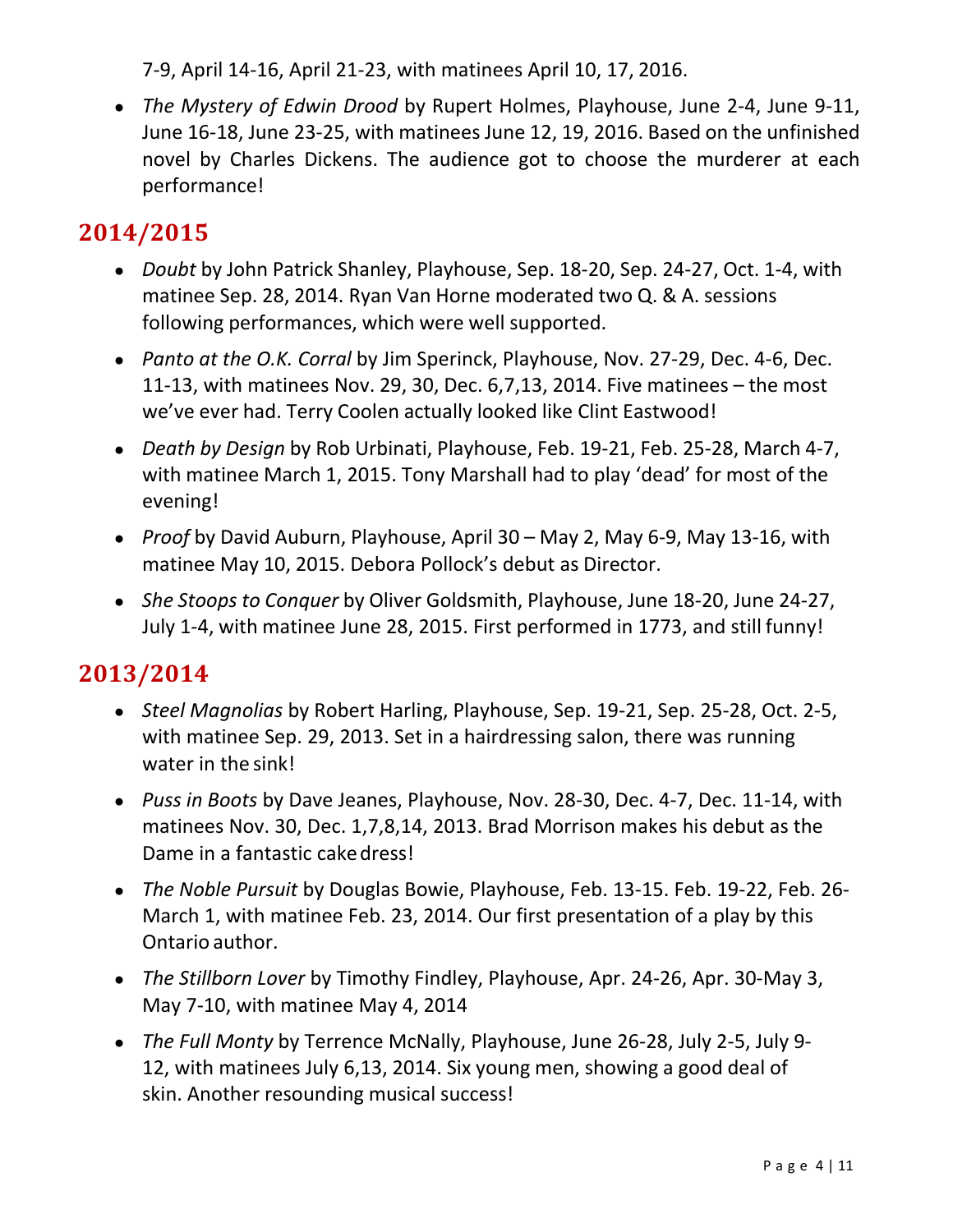- *God of Carnage* by Yasmina Reza, Playhouse, Sep. 20-22, Sep. 26-29, Oct. 3-6, with matinee Sep. 30, 2012. Our first presentation of a piece by this author.
- *Camelot, the Panto* by Ben Crocker, Playhouse, Nov. 29 Dec. 1, Dec. 5-8, Dec. 12-15, with matinees Dec. 1,2,8,9,15, 2012. Not the first subject you think of for a pantomime, but the usual sellout!
- *The Death of Me/My Narrator* by Norm Foster, Playhouse, Feb. 14- 16, Feb. 20-23, Feb. 27-March 2, with matinee Feb. 24, 2013
- *A Man for All Seasons* by Robert Bolt, Playhouse, Apr. 18-20, Apr. 24-27, May 1-4, with matinee April 28, 2013. Roberta Palmer's Tudor costumes were a highlight.
- *The 25th Annual Putnam County Spelling Bee* with music and lyrics by William Finn, book by Rachel Sheinkin, conceived by Rebecca Feldman, Playhouse, June 20 – 22, June 26-29, July 3-6, with matinee June 30, 2013. A dream cast, and another sellout.

## **2011/2012**

- *Present Laughter* by Noel Coward, Playhouse, Sep. 22-24, Sep. 28-Oct. 1, Oct. 5-8, with matinee October 2, 2011
- *Captain Hook's Revenge* by Richard Coleman, Playhouse, Dec. 1-3, 7-10, 14- 17, with matinees Dec. 3,4,10,11,17, 2011
- *Corker* by Wendy Lill, Playhouse, Feb. 16-18, Feb. 22-25, Feb. 29-March 3, with matinee Feb. 26, 2012. The author requested a Question and Answer session with cast and audience after one of the performances. A first for TAG and very successful.
- *The Reluctant Resurrection of Sherlock Holmes* by David Belke, Playhouse, Apr. 19-21, Apr. 25-28, May 2-5, with matinee April 29, 2012
- *The Drowsy Chaperone by Bob Martin* and Don McKellar, Playhouse, June 21- 23, June 27-30, July 4-7, with matinees July 1, 8, 2012. Lisa Lambert, one of the composers, came down from Toronto to join us for the final matinee. Another first – Everyone was *so* excited!

- *The Odd Couple: Female Version* by Neil Simon, Playhouse Sep. 23-25, Sep. 29- Oct. 2, Oct. 6 - 9, 2010 with matinee October 3, 2010
- *Beauty and the Beast* by James Barry, Playhouse Dec. 2-4, 8-12, 15-18, with matinees Dec. 4, 5,11,12, 18, 2010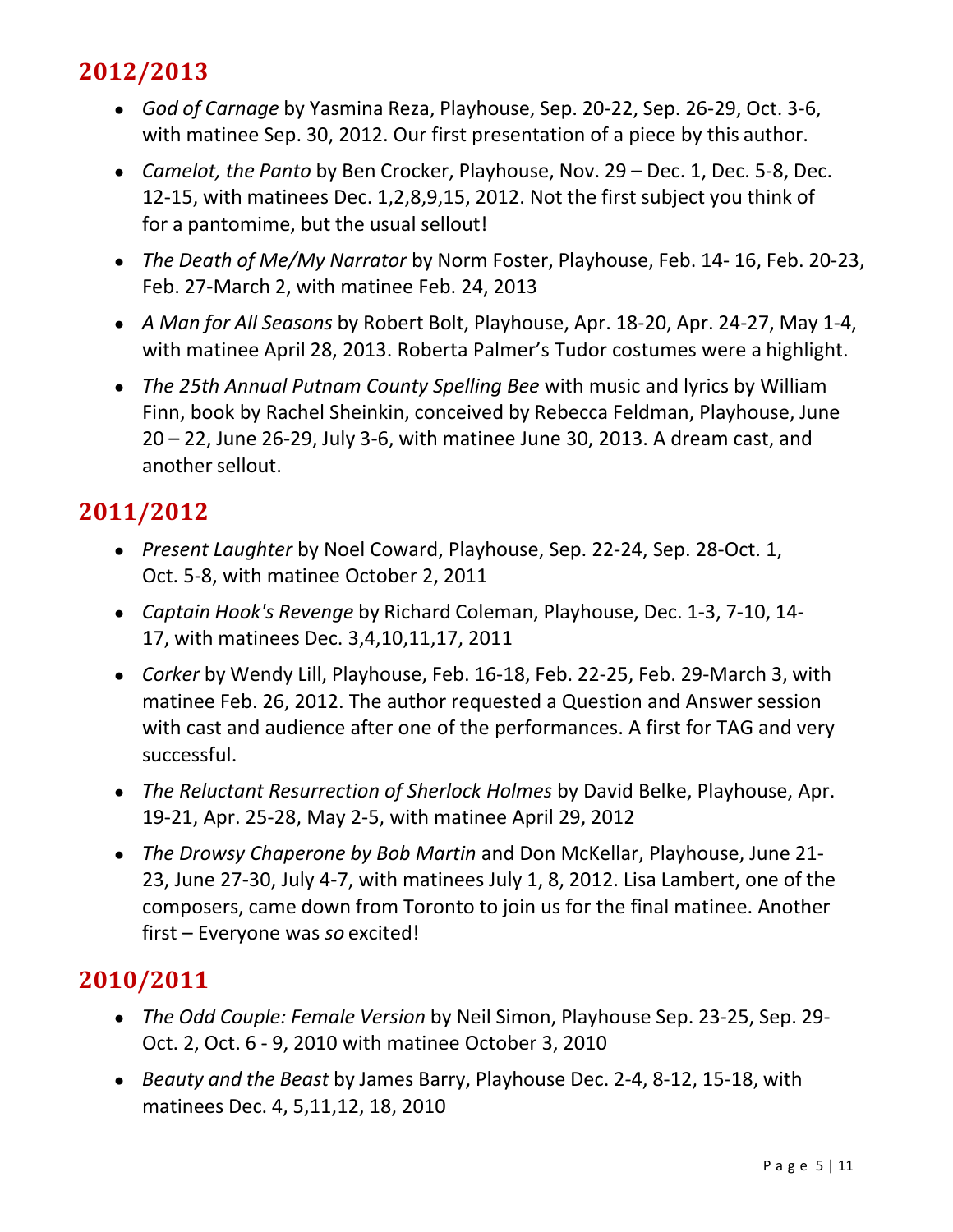- *Deathtrap* by Ira Levin, Playhouse Feb. 17-19, 23-26, March 2-5, with matinee February 27, 2011
- *An Enemy of the People* by Henrik Ibsen, adapted by Arthur Miller, Playhouse Apr. 13-16, 20-21, 23, 27-30 with matinee April 17, 2011
- *80 Years of Musicals*, held in celebration of TAG's 80th Anniversary, Playhouse, May 13-14, 2011
- *Laundry and Bourbon/Lone Star* by James McLure, Playhouse June 23- 25, June 29-July 2, July 6-9, with matinee July 3, 2011

- *Good Night Desdemona, (Good Morning Juliet)* by Ann- Marie MacDonald, Playhouse September 24-26, October 1- 3, 8-10, with matinee October 4, 2009
- *A Spirit for Evermore* by Ian McCutcheon, Playhouse Dec. 3- 5, 10-12, 16-19, with matinees December 5,12,13,19, 2009
- *Thirteen Hands* by Carol Shields, Playhouse February 11-13, 18-20, 25-27, 2010, with matinee February 21, 2010
- *How it Works* by Daniel MacIvor, Playhouse April 22-24, 29-30, May 1, 6- 8, with matinee May 2, 2010
- *Twelve Angry Men* by Reginald Rose, Playhouse June 17-19, 24-26, July 1-3, with matinees June 26, 27, July 3, 2010

## **2008/2009**

- *Snow White and the Seven Dwarfs* by Elsa Rael, music by Michael Valenti, Playhouse - December 4-6, 11-13, 18-20, with matinees December 6, 13, 14, 20, 2008
- *Oklahoma!* by Richard Rodgers and Oscar Hammerstein II, Playhouse February 18-21, 25-28, March 4-7, with matinees March 1, 8, 2009
- *Drinking Alone* by Norm Foster, Playhouse April 23-25, April 30-May 2, 7-9, with matinee May 3, 2009
- *The Lover and Night School* by Harold Pinter, Astor Theatre, Liverpool International Theatre Festival - May 2009
- *Marie Antoinette: The Color of Flesh* by Joel Gross, Playhouse June 25-27, July 2-4, 9-11, with matinee July 5, 2009

## **2007/2008**

● *Belles* by Mark Dunn, Playhouse - September 27-29, October 4-6, 11-13, with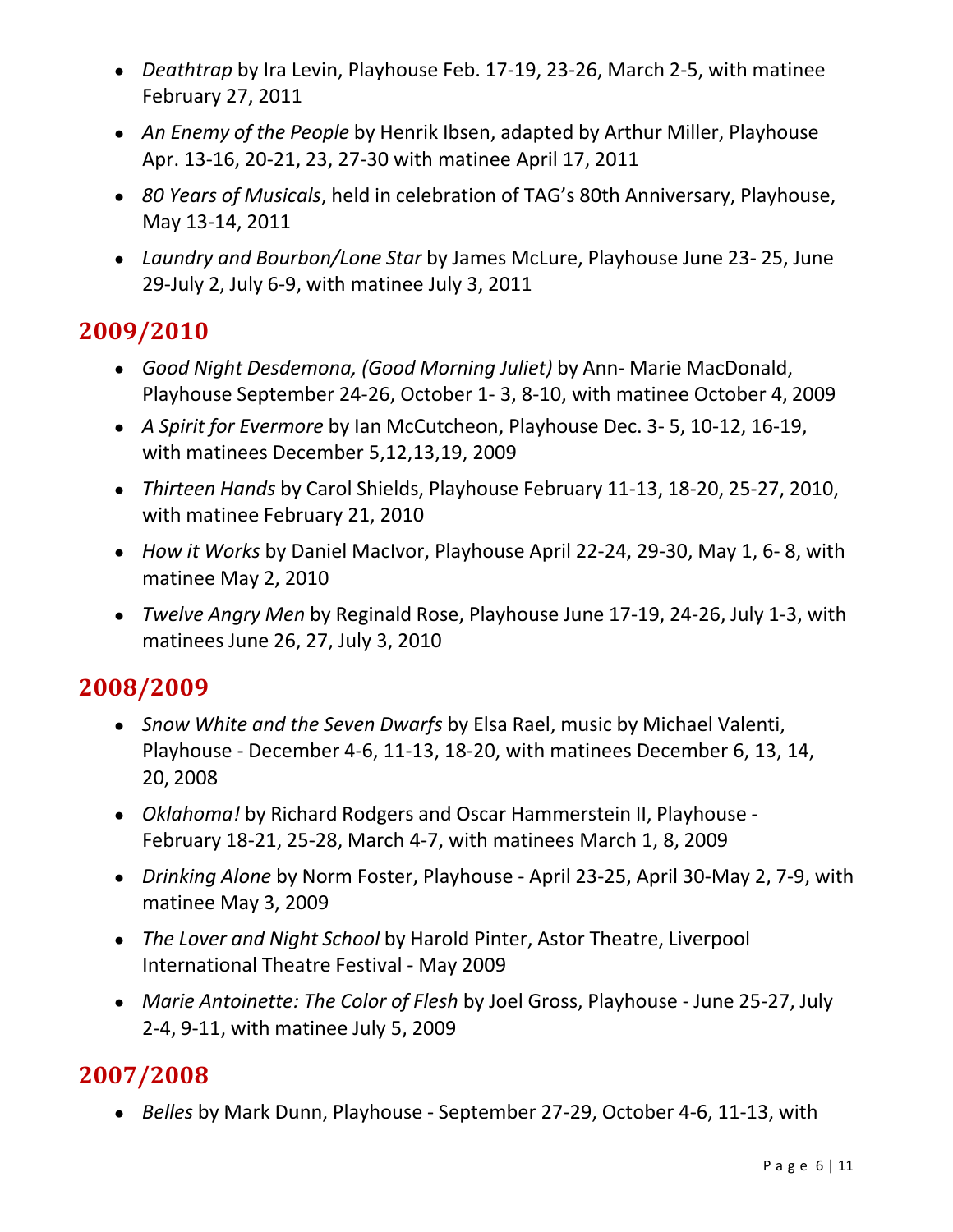matinee October 7, 2007

- *Jack and the Beans Talk: A Genetically Modified Pantomime* by Brenda Tyedmers and Cheryl Theriault, Playhouse - December 6-8, 13-15, 20-22, with matinees December 8, 15, 16, 22, 2007
- *A Night in the Theatre* by Lawrence Casler, Playhouse February 21-23, February 28-March 1, 7-9, with matinee March 2, 2008
- *Lord Arthur Saville's Crime* by Constance Cox, Playhouse April 24-26, May 1- 3, 8-10, with matinee May 4, 2008
- *The Foursome* by Norm Foster, Playhouse June 26-28, July 3-5, 10-12, with matinee July 6, 2008

### **2006/2007**

- *Skylight* by David Hare, Playhouse September 28—30, October 5-7, 12-14, with matinee October 8, 2006
- *Ali Baba and the Seven Thieves* by Ron Nicol, Playhouse November 30- December 2, December 7-9, 14-16, with matinees December 3 and 10, 2006
- *Scotland Road* by Jeffrey Hatcher, Playhouse February 15-17, 22-24, March 1-3, with matinee February 25, 2007
- *Office Hours* by Norm Foster, Playhouse April 26-28, May 3-5, 10-12, with matinee May 6, 2007
- *The Lover and Night School* by Harold Pinter, Playhouse June 21-23, 28-30, July 5-7, with matinee July 1, 2007

- *The Affections of May* by Norm Foster, Playhouse September 29-October 1, 6- 8, 13-15, with matinee October 9, 2005
- *Shipwreck on Fable Island* by Jamie Boyer, Playhouse December 1-3, 8-10, 15-17, with matinees December 4 and 11, 2005
- *Enchanted April* by Matthew Barber, from the novel by Elizabeth von Arnim, Playhouse - February 23-25, March 2-4, 9-11, with matinee March 5, 2006
- *Red, Hot & Cole* by James Bianchi, Muriel McAuley and Randy Strawderman, with music and lyrics by Cole Porter, Playhouse - May 4-6, 11-13, 18-20, with matinee May 14, 2006
- *Dial "M" for Murder* by Frederick Knott, Playhouse July 6-8, 13-15, 20-22, with matinee July 16, 2006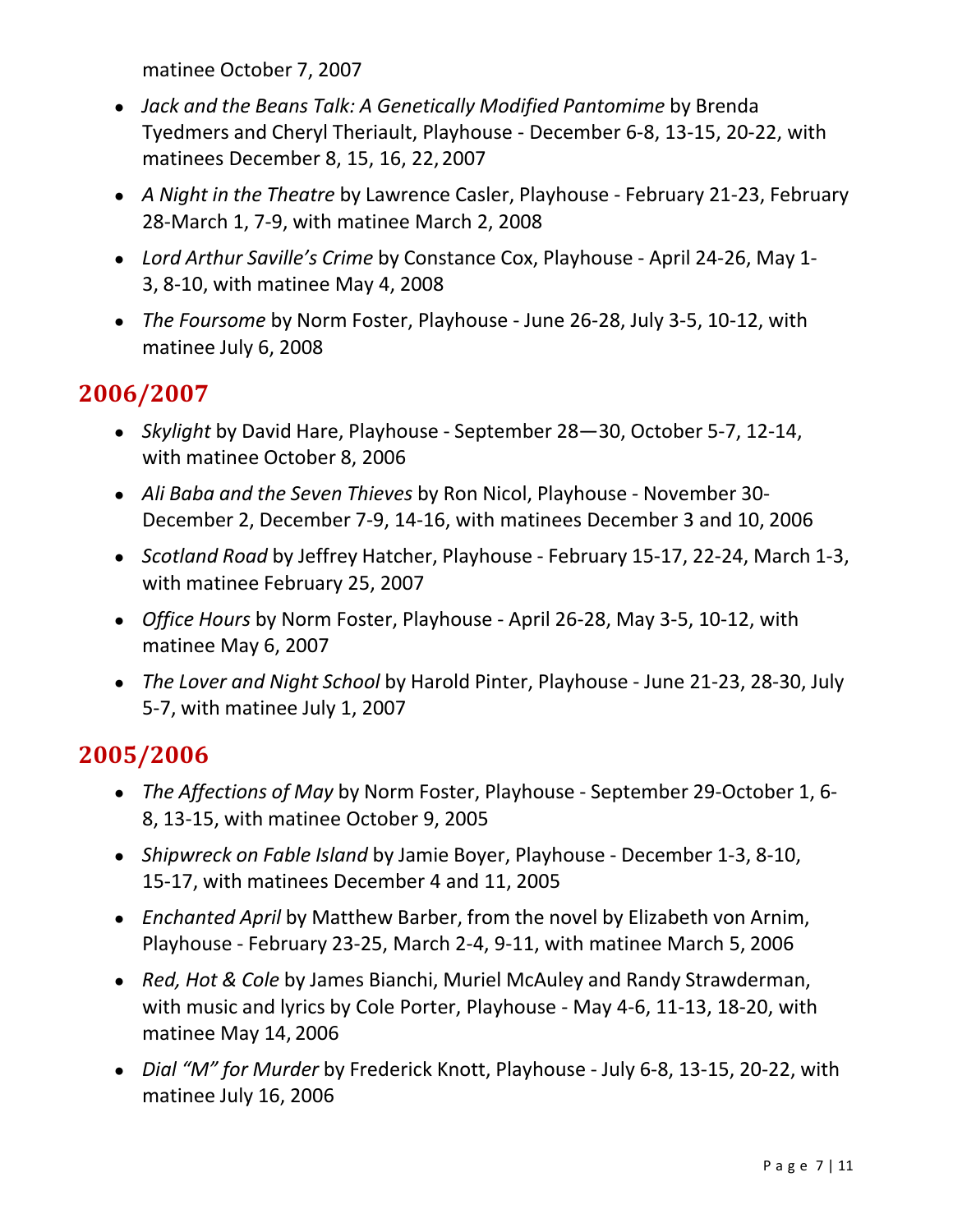- *Halo*, Playhouse September 30-October 1, 7-9, 1, 16-18, Matinee October 10, 2004
- *Red Riding's in the Hood*, Playhouse December 2-4, and 9-11, 16-18, with matinees on the 5, 11 and 12, 2004
- *Best of Friends*, Playhouse February 24-26, March 3-5, 10-12, with matinee March 6, 2005
- *Dancing at Lughnasa*, Playhouse April 28-30, May 5-7, 12-14, with matinee May 8, 2005
- *The Melville Boys*, Neptune Studio Theatre June 8-12, 2005
- *The Hollow*, Playhouse July 7-9, 14-16, 21-23, with matinee July 17, 2005
- Summer Reading, Playhouse July 30, 2005

### **2003/2004**

- *Romance with a Twist*, Playhouse October 2-4, 9-11, 16-18, 2003
- *Smut's Saga, or Santa and the Vikings*, Playhouse December 4-7, 12-14, 18-20, 2003
- *The Wisdom of Eve*, Playhouse February 19-21, 26-28, March 4-5, 2004
- *I Hate Hamlet*, Playhouse April 22-24, 29-May 1, 6-8, 2004
- *Later Life*, Neptune Studio Theatre June 9-13, 2004
- *Dead Guilty,* Playhouse July 8-10, 15-17, 22-24, 2004
- Summer Readings, "The World of Insects," and "Stage Costumes: The Inside Story," Playhouse - August 7, 2004

- *Rebecca*, Playhouse October 10-12, 17-19, 24-26, 2002
- *Cinderella*, Playhouse December 5-7, 12-14, 19-21, 2002
- *Plaza Suite*, Playhouse February 20-22, 27-29, March 6-8, 2003
- *The Dining Room*, Playhouse April 24-26, May 1-3, 8-10, 2003
- *Angel Street*, Playhouse June 26-28, July 3-6, 10-12, 2003
- Summer Readings, "The World of Machines," Playhouse August 9, 2003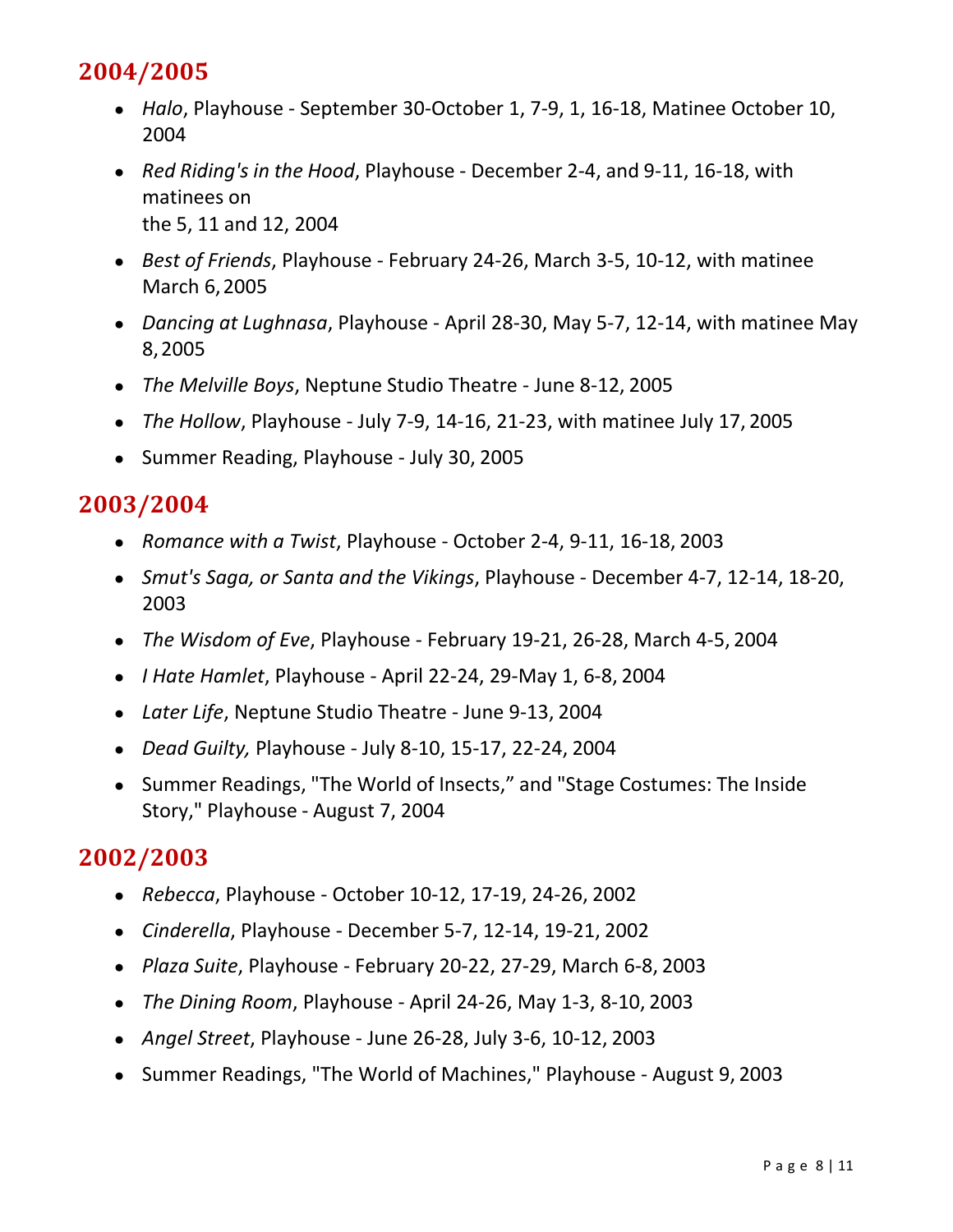## **2001/2002 Season**

- *The Boy Friend*, Playhouse October 4-6, 11-13, 18-20, 2001]
- *Aladdin*, Playhouse December 6-8, 13-15, 20-22, 2001
- *Wuthering Heights*, Playhouse February 14-16, 21-23, 28-March 2, 2002
- *Culture Shock*, Playhouse April 18-20, 25-27, May 2-4, 2002
- *Choices*, Liverpool international Theatre Festival, May, 2002 (John Gratwick wins Best Supporting Actor for his role as the Grandfather in this play by Nick Jupp)
- *Bell, Book and Candle*, Playhouse July 4-6, 11-13, 18-20, 2002

### **2000/2001 [70th Anniversary Season]**

- *The Lion in Winter*, Playhouse October 5 7, 12-14, 19-21, 2000
- *Robinson Crusoe*, Playhouse December 1-3, 8-10, 15-17, 2000
- *Fatal Attraction*, Playhouse February 8-10, 15-17, 22-24, 2001
- *Don't Dress for Dinner*, Playhouse April 19-21, 26-28, May 3-5, 2001
- *Arsenic and Old Lace*, Playhouse July 5-7, 12-14, 26-28, 2001

#### **1999/2000**

- *Noel and Gertie*, Playhouse October 7-9, 14-16, 21-23, 1999
- *Babes in the Wood*, Playhouse December 3-4, 10-12, 17-19, 1999
- *Who's on First?*, Playhouse February 10-12, 17-19, 24-26, 2000
- Variety Night, which included a shortened version of Noel and Gertie, Playhouse March 4, 2000
- *Sylvia*, Playhouse April 13-15, 20-22, 27-29, 2000
- *Noel and Gertie*, Astor Theatre, Liverpool International Theatre Festival May 20, 2000
- *Tainted Justice* [Canadian Premiere], Playhouse July 6-8, 13-15, 20-22, 2000
- Summer Readings, Playhouse August 12, 2000

- *One Flew over the Cuckoo's Nest*, Playhouse October 8-10, 15-17, 22-24, 1998
- *Snow White and the Seven Dwarfs*, Playhouse December 3-5, 10-13, 1998
- *Opening Night*, Playhouse February 11-13, 18-20, 25-27, 1999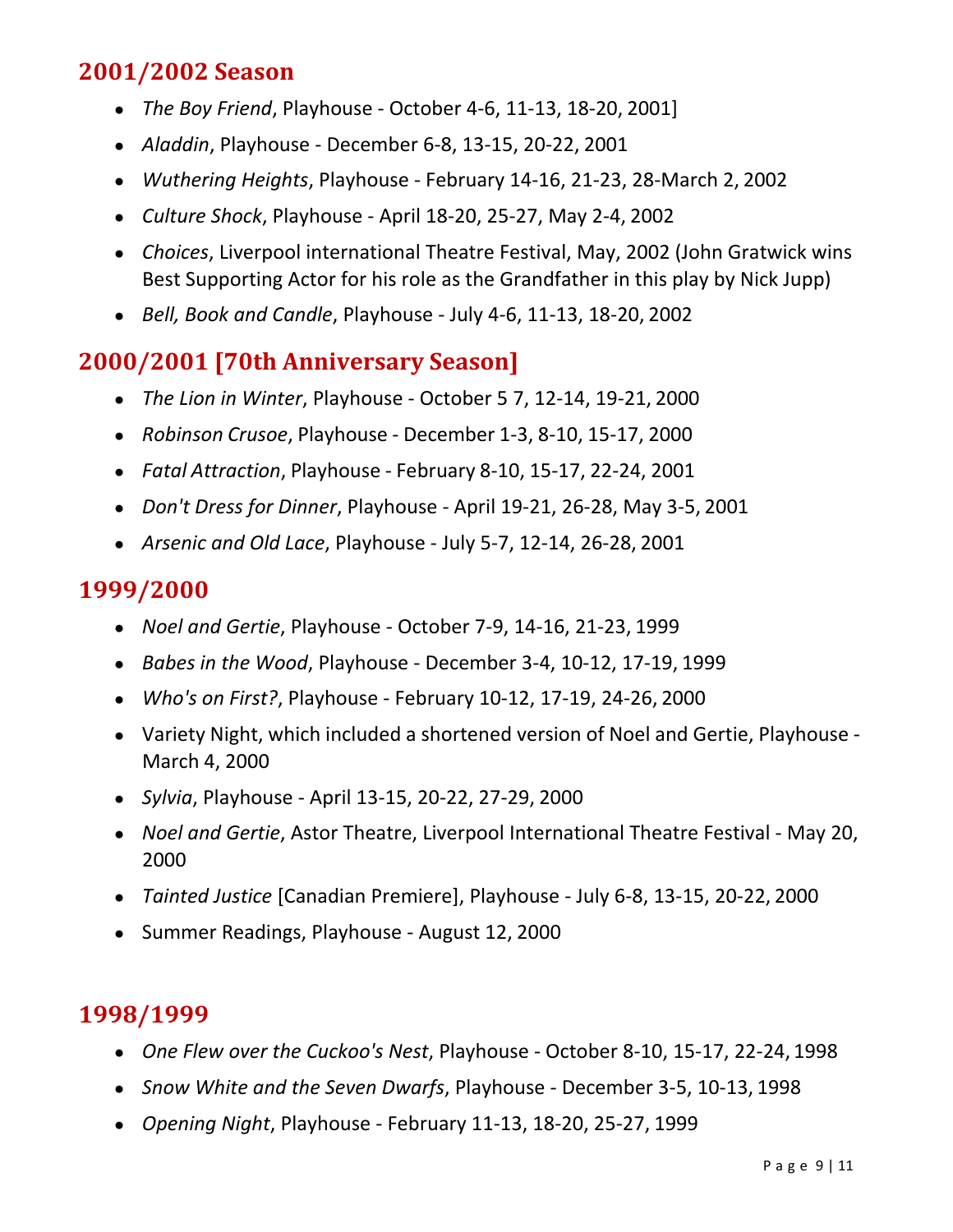- *Dangerous Obsession*, Playhouse April 15-17, 22-24, 29-May 1, 1999
- *Murder on the Rerun*, Playhouse July 8-10, 15-17, 22-24, 1999
- *Fashion Show Extraordinaire/A Man's World*, Playhouse August 14, 1999

- *Harvey*, Playhouse October 9-11, 16-18, 23-25, 1997
- *Beauty and the Beast*, Playhouse December 4-6, 11-14, 1997
- *Thirteen Hands*, Playhouse February 12-14, 19-21, 26-28, 1998
- *Tom Jones*, Playhouse April 16-18, 23-25, 30-May 2, 1998
- *Do You Mike Green Legs and Ham*, (held jointly with Dartmouth Players) Playhouse - May 9, 1998
- *Tom Jones*, Astor Theatre, Liverpool (Third International Theatre Festival) May 15, 1998
- The (real!) wedding of Esther Green and Bill VanGorder, Playhouse June 6, 1998
- *Women's World*, Playhouse (Radio Night) August 8, 1998

### **1996/1997**

- *Laundry & Bourbon/Lone Star*, Playhouse October 10-12, 17-19, 24-26, 1996
- *You Can't Take It with You*, Playhouse November 28-30, December 5-7, 12-14, 1996
- *The Actor's Nightmare/Sister Mary Ignatius Explains It All For You*, Playhouse February 13-15, 20-22, 27 March 1, 1997
- *Waiting for the Parade*, Playhouse April 17-19, 24-26, May 1-3, 1997
- *An Inspector Calls*, Playhouse July 3-5, 10-12, 17-19, 1997
- *Couples*, Playhouse (Radio Night) August 9, 1997

- *The Rehearsal*, Playhouse October 19-21, 26-28, November 2-4, 1995
- *A Gift to Last*, Playhouse November 30, December 1-2, 3 (matinee), 7-9, 10 (matinee), 14-16, 1995
- *Hurray for Johnny Canuck*, Playhouse February 15-17, 22-24, 29 -March 2, 1996
- *California Suite*, Playhouse April 25-27, May 2-4, 9-11, 1996
- *California Suite* [third and fourth segments], Astor Theatre, Liverpool International Theatre Festival - May 18, 1996